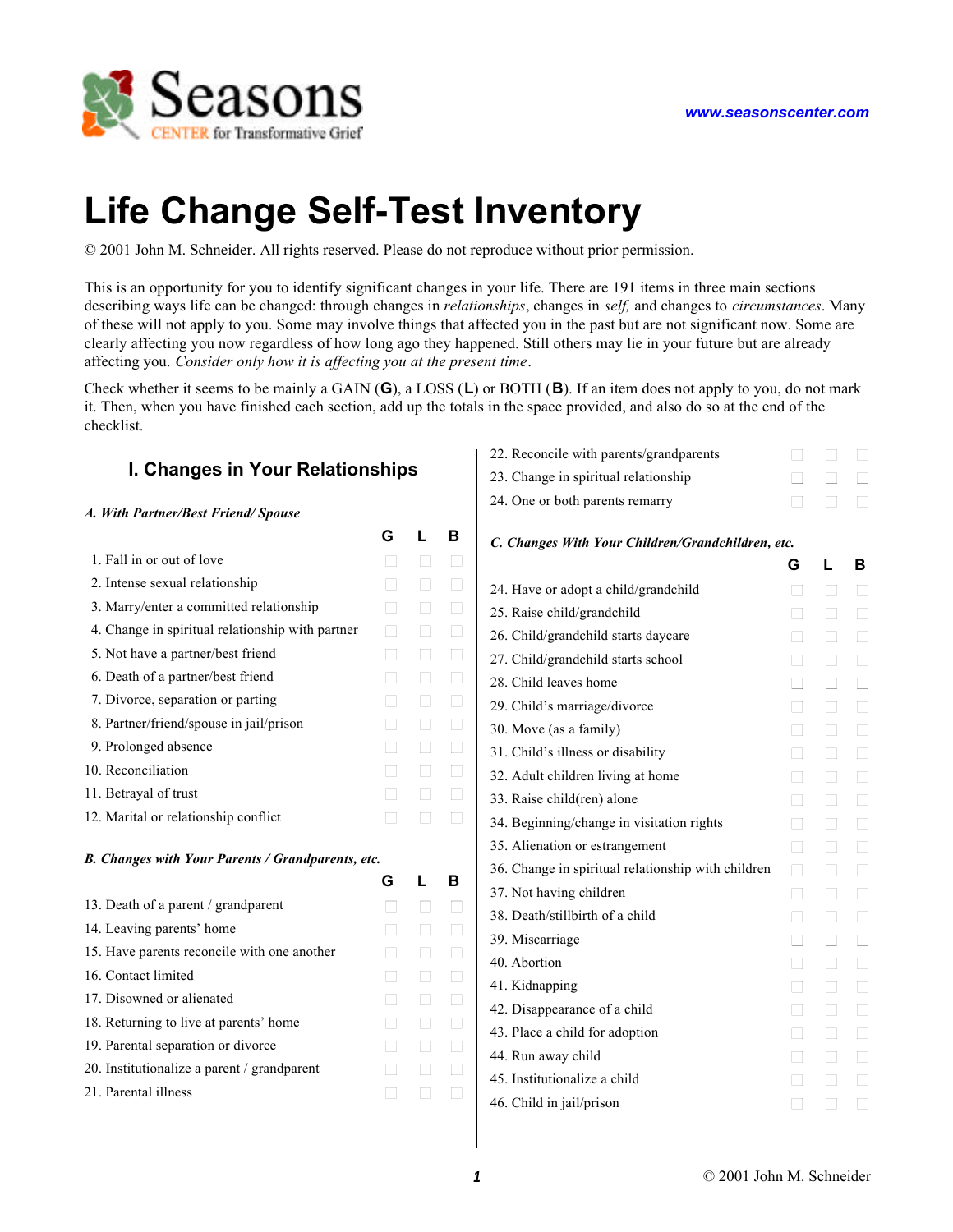| D. Changes with Your Brothers, Sisters or Other Close Relatives |              |              |   |  |
|-----------------------------------------------------------------|--------------|--------------|---|--|
|                                                                 | G            |              | в |  |
| 47. Death of a sibling or close relative                        |              |              |   |  |
| 48. Serious illness of a sibling or close relative              | $\mathbf{I}$ |              |   |  |
| 49. Their legal / financial / criminal problems                 | $\mathsf{L}$ | $\mathbf{I}$ |   |  |
| 50. Inheritance issues                                          | $\mathbf{I}$ | $\mathbf{I}$ |   |  |
| 51. Lose contact                                                | $\mathbf{I}$ | $\mathbf{I}$ |   |  |
| 52. Live with a sibling or relative                             | $\mathbf{I}$ |              |   |  |
| 53. Estrangement                                                | $\mathbf{I}$ |              |   |  |
| 54. Reconciliation                                              | $\mathbf{I}$ |              |   |  |
| 55. Dealing with a sibling's problems                           | $\mathsf{L}$ | $\mathsf{I}$ |   |  |
| F. Changes with Friends / Roommates /Members of Household       |              |              |   |  |

#### *E. Changes with Friends / Roommates /Members of Household*

|                                                 | G |  |
|-------------------------------------------------|---|--|
| 56. Death of a friend / roommate / etc.         |   |  |
| 57. Betraval                                    |   |  |
| 58. Move away of friends/etc.                   |   |  |
| 59. Leave a friendship/community, etc.          |   |  |
| 60. Other relationships interfere               |   |  |
| 61. Estrangement                                |   |  |
| 62. Reconciliation                              |   |  |
| 63. Spiritual relationship with friends, etc.   |   |  |
| 64. Friendship redefined as a love relationship |   |  |
| 65. Love relationship redefined as friendship   |   |  |
|                                                 |   |  |

### II. Changes in S**elf**

### *A. Changes in Relationship To Yourself*

|                                                      | G |              | R |
|------------------------------------------------------|---|--------------|---|
| 66. Altered self respect                             |   |              |   |
| 67. Change in self confidence                        |   |              |   |
| 68. Shift in self appreciation                       |   |              |   |
| 69. Altered access to your spiritual self            |   |              |   |
| 70. Altered access to your "best self"               |   |              |   |
| 71. Altered ability to experience / express feelings | П |              |   |
| 72. Pride / shame in accomplishment                  |   |              |   |
| 73. Identify, recognize or lose a purpose            |   | $\mathbf{I}$ |   |
| 74. Fulfill / lose a mission                         |   |              |   |
| 75. Fulfill / lose potential                         |   |              |   |
| 76. Fulfill / relinquish a dream                     |   |              |   |
| 77. Acknowledge faults / limits / shortcomings       |   |              |   |
|                                                      |   |              |   |

| 78. Able to put own needs first<br>79. Able to put others needs first<br>80. Able to give to others<br>81. Able to receive from others<br>82. Admit weakness / destructiveness<br>83. Violate / affirm own values<br>84. Change in self care<br>85. Altered personal attractiveness                                                                                          | $\mathsf{L}$<br>$\mathsf{L}$<br>$\mathsf{L}$<br>$\mathsf{L}$ | $\mathsf{L}$<br>$\mathsf{L}$<br>$\mathsf{L}$<br>$\Box$<br>$\Box$<br>$\Box$<br>$\Box$ | $\Box$<br>$\Box$<br>ΓЦ<br>$\Box$<br>$\Box$<br>$\Box$<br>□<br>□ |
|------------------------------------------------------------------------------------------------------------------------------------------------------------------------------------------------------------------------------------------------------------------------------------------------------------------------------------------------------------------------------|--------------------------------------------------------------|--------------------------------------------------------------------------------------|----------------------------------------------------------------|
| 86. Shift in sexual interest                                                                                                                                                                                                                                                                                                                                                 | $\Box$                                                       | П                                                                                    | $\Box$                                                         |
| <b>B. Changes in Status or Prestige</b>                                                                                                                                                                                                                                                                                                                                      | G                                                            | L                                                                                    | в                                                              |
| 87. Successfully graduate / fail to graduate                                                                                                                                                                                                                                                                                                                                 | $\mathsf{L}$                                                 | П                                                                                    | $\mathsf{L}$                                                   |
| 88. Become famous / notorious                                                                                                                                                                                                                                                                                                                                                |                                                              | П                                                                                    | $\Box$                                                         |
| 89. Be arrested                                                                                                                                                                                                                                                                                                                                                              |                                                              | $\Box$                                                                               | ⊓                                                              |
| 90. Publicly "losing face"                                                                                                                                                                                                                                                                                                                                                   |                                                              | П                                                                                    | □                                                              |
| 91. Win / lose a lawsuit                                                                                                                                                                                                                                                                                                                                                     |                                                              | П                                                                                    | $\Box$                                                         |
| 92. Be cleared of an accusation / convicted                                                                                                                                                                                                                                                                                                                                  |                                                              | П                                                                                    | $\Box$                                                         |
| 93. Adopt / leave a religious life style                                                                                                                                                                                                                                                                                                                                     | $\mathsf{L}$                                                 | $\Box$                                                                               | $\Box$                                                         |
| 94. Sexual orientation made public                                                                                                                                                                                                                                                                                                                                           | $\mathsf{L}$                                                 | П                                                                                    | $\Box$                                                         |
|                                                                                                                                                                                                                                                                                                                                                                              |                                                              |                                                                                      |                                                                |
| C. Changes in Self-Improvement                                                                                                                                                                                                                                                                                                                                               |                                                              |                                                                                      |                                                                |
|                                                                                                                                                                                                                                                                                                                                                                              | G                                                            | L                                                                                    | в                                                              |
|                                                                                                                                                                                                                                                                                                                                                                              | П                                                            | П                                                                                    | П                                                              |
|                                                                                                                                                                                                                                                                                                                                                                              |                                                              | П                                                                                    | П                                                              |
|                                                                                                                                                                                                                                                                                                                                                                              | $\mathsf{L}$                                                 | П                                                                                    | П                                                              |
|                                                                                                                                                                                                                                                                                                                                                                              | П                                                            | П                                                                                    | П                                                              |
| 95. Exercise changes<br>96. Relaxation changes<br>97. Drug use / addiction (start or stop)<br>98. Smoking (start or stop)<br>99. Alcohol use / addiction                                                                                                                                                                                                                     | П                                                            | П                                                                                    | П                                                              |
| 100. Weight change                                                                                                                                                                                                                                                                                                                                                           | П                                                            | П                                                                                    | П                                                              |
|                                                                                                                                                                                                                                                                                                                                                                              |                                                              | П                                                                                    | $\Box$                                                         |
| 102. Changes in nutrition or diet                                                                                                                                                                                                                                                                                                                                            | $\mathbf{I}$                                                 | П                                                                                    | $\sqcup$                                                       |
|                                                                                                                                                                                                                                                                                                                                                                              |                                                              |                                                                                      | $\Box$                                                         |
|                                                                                                                                                                                                                                                                                                                                                                              |                                                              | n                                                                                    | $\Box$                                                         |
|                                                                                                                                                                                                                                                                                                                                                                              | $\mathsf{L}$                                                 | ┐                                                                                    | $\Box$                                                         |
|                                                                                                                                                                                                                                                                                                                                                                              | $\mathsf{L}$                                                 | $\mathsf{L}$                                                                         | $\Box$                                                         |
|                                                                                                                                                                                                                                                                                                                                                                              |                                                              |                                                                                      |                                                                |
|                                                                                                                                                                                                                                                                                                                                                                              | G                                                            |                                                                                      | в                                                              |
|                                                                                                                                                                                                                                                                                                                                                                              | П                                                            | $\mathsf{I}$                                                                         | П                                                              |
|                                                                                                                                                                                                                                                                                                                                                                              |                                                              | П                                                                                    | $\mathsf{L}$                                                   |
| 101. Sexual ability (potency / impotence, orgasmic) □<br>103. Counseling or psychotherapy<br>104. Changes in career direction<br>105. Education or training (change, start, stop)<br>106. Hobby, class, or special interest<br><b>D. Changes in Your Spirituality</b><br>107. Spiritual direction<br>108. Hopefulness<br>109. Faith<br>110. Ability to love and receive love |                                                              | $\mathbf{I}$                                                                         | $\vert \ \ \vert$<br>$\Box$                                    |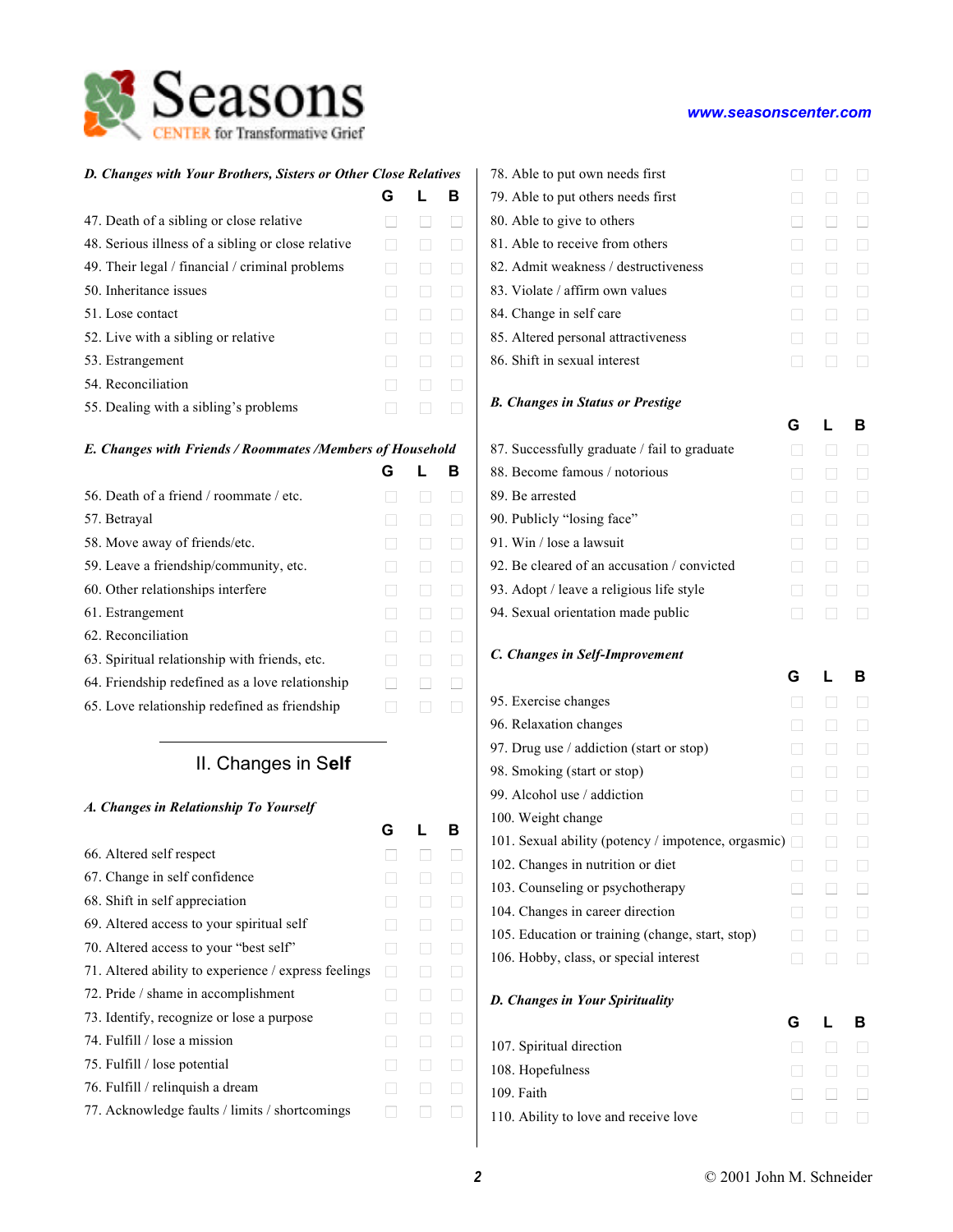| 111. Religious community                                                                    | $\Box$       | ⊔              | Π            |
|---------------------------------------------------------------------------------------------|--------------|----------------|--------------|
| 112. Spiritual (healing) community                                                          | П            | □              | П            |
| 113. Spiritual awareness                                                                    | П            | $\Box$         | $\Box$       |
| 114. Forgive / not forgive self                                                             | П            | □              | $\Box$       |
| 115. Forgive / not forgive others                                                           | П            | $\Box$         | П            |
| 116. Meaningfulness of life                                                                 | $\mathsf{L}$ | □              | $\Box$       |
| 117. Pleasure of everyday activity                                                          | П            | $\Box$         | $\Box$       |
| 118. Purpose / mission/calling                                                              | П            | □              | П            |
|                                                                                             |              |                |              |
| <b>E. Changes to Your Health</b>                                                            |              |                |              |
|                                                                                             | G            | L              | в            |
| 119. Contract a serious illness                                                             | П            | П              | П            |
| 120. Be in an accident                                                                      | П            | П              | П            |
| 121. Recover from an accident                                                               | $\mathsf{L}$ | $\Box$         | П            |
| 122. Recover from a serious illness                                                         | $\mathsf{L}$ | □              | $\Box$       |
| 123. Reach the limits of recovery                                                           | П            | $\Box$         | $\Box$       |
| 124. Chronic condition                                                                      | П            | $\Box$         | $\Box$       |
| 125. Amount / type of pain                                                                  | П            | $\Box$         | П            |
| 126. Rely on medications to function                                                        | $\mathsf{L}$ | ⊔              | $\Box$       |
| 127. Type of treatment / therapies                                                          | $\Box$       | $\Box$         | $\Box$       |
| 128. Changes due to aging                                                                   | П            | □              | $\Box$       |
| <b>F. Changes Due To Traumatic Experiences</b>                                              |              |                |              |
|                                                                                             | G            | L              | в            |
| 129. Arrest                                                                                 | П            | □              | $\Box$       |
| 130. Convicted/exonerated                                                                   | П            | $\Box$         | П            |
| 131. Imprisoned                                                                             | П            | $\Box$         | П            |
| 132. Physically abused                                                                      | $\Box$       | ⊔              | $\Box$       |
| 133. Being the child in an incestuous relationship                                          | □            | □              | $\Box$       |
| 134. Tortured                                                                               | ⊔            | $\Box$         | $\sqcup$     |
| 135. Raped                                                                                  | $\Box$       | $\Box$         | $\mathsf{L}$ |
| 136. Witness a violent act                                                                  | $\mathsf{L}$ | $\mathsf{L}$   |              |
| 137. Injure / kill someone accidentally                                                     | $\mathsf{L}$ | $\blacksquare$ |              |
|                                                                                             | $\mathsf{L}$ | $\mathsf{I}$   | $\mathsf{L}$ |
| 138. Injure / kill someone deliberately<br>139. Be the focus of prejudice or discrimination | $\mathsf{L}$ | $\Box$         | $\mathsf{L}$ |
| 140. Be the focus of verbal or mental abuse                                                 | П            | $\blacksquare$ | $\mathsf{L}$ |
|                                                                                             |              | $\Box$         |              |
| 141. Be the focus of isolation or shunning practices $\Box$                                 |              |                |              |
| 142. Be unable to control impulses                                                          | ⊔            | ⊔              | $\Box$       |

### **III. Changes in Circumstance**

### *A. Job-Related Changes*

|                                          | G              | L            | в |
|------------------------------------------|----------------|--------------|---|
| 143. Fired                               |                | ГІ           |   |
| 144. Retired                             |                | П            |   |
| 145. Promoted                            | П              | П            |   |
| 146. Hired                               |                | П            |   |
| 147. Reassigned                          |                | П            |   |
| 148. Demoted/responsibilities diminished |                | П            |   |
| 149. Passed over for promotion           | П              | П            |   |
| 150. High work demands                   |                | П            |   |
| 151. Abusive work environment            |                | П            |   |
| 152. Sexual harassment                   | П              | П            |   |
| 153. Ethics charge                       |                | П            |   |
| 154. Underemployed                       |                | $\mathsf{I}$ |   |
| 155. Self employed                       | П              | П            |   |
| 156. Work out of home                    |                | П            |   |
| 157. Unable to change careers            | П              | П            |   |
| 158. Not yet able to change a career     |                | П            |   |
| 159. Unable to find meaningful work      | $\blacksquare$ | П            |   |
| 160. Downsized own business              |                | П            |   |
| 161. Set limits on work                  |                |              |   |
| 162. Market oneself                      | П              | П            |   |
| 163. Other work related changes:         |                |              |   |

### *B. Financial Changes*

| 164. Meet / not meet basic survival needs            |   |  |
|------------------------------------------------------|---|--|
| 165. Increase / decrease in significant indebtedness |   |  |
| 166. Win the lottery / receive major inheritance     | L |  |
| 167. Have "more than enough"                         |   |  |
| 168. Begin / end bankruptcy                          | L |  |
| 169. Significant change in salary or income          |   |  |
| 170. Adequate / inadequate health insurance          |   |  |
| 171. Live on a fixed income                          |   |  |
| 172. Not have to work for a living                   |   |  |
| 173. Intentionally reduce income                     |   |  |